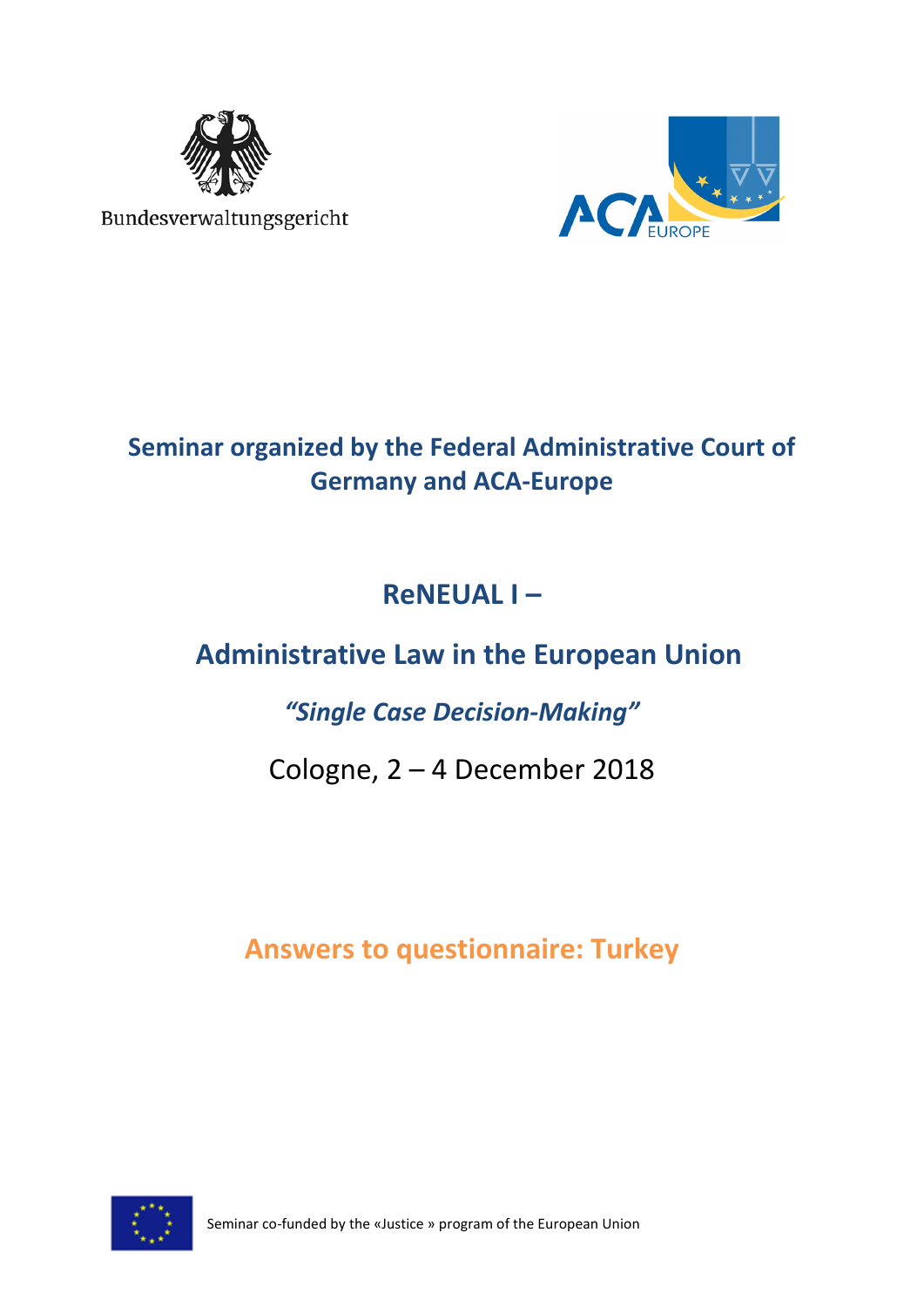### **ACA-SEMINAR RENEUAL I – ADMINISTRATIVE LAW IN THE EUROPEAN UNION: SINGLE CASE DECISION-MAKING**

### **I- PARTIES DURING ADMINISTRATIVE PROCESS: CATEGORIES AND LEGAL POSITIONS**

**1-a, b)** In Turkish Administrative Law, there is not any General Administrative Procedures Law including all general administrative procedural rules. For this reason, there is not any categorization and definition stated by a general Law for the parties in the process of administrative decision-making. However, there are some legal regulations including administrative procedural rules, such as the Law on the Collection Procedures of Assets, Right to Information Act, Customs Law, Law on Expropriation, Public Procurement Act, Law on the Protection of Competition, and Law on Customs Procedures. In these regulations, the details are arranged such as who can apply during administrational decision-making process, on the rejections to the decisions, the period to make such applications and the institutions to apply to. Besides, there are also some special regulations including the relevant administrative procedures. For example, in the Regulation on Environmental Impact Assessment (EIA) entered into force in line with the Environmental Law, it was ensured by a provision that that there shall be a Public Participation Meeting in a central location and time, where people who are expected to be affected the most from the project can easily reach, as defined by the Governor's Office, on a date defined by the Ministry with the participation of the institutions authorized by the Ministry and project owner, to inform the public about an investment and to get their opinions and views. In this regulation, the participation of the people was also foreseen together with the project owner.

In the administrative decision-making process, the parties of the administrative proceedings can be involved in the administrative decision-making process, which means those whose interests are directly affected can participate for urban planning, the protection of the environment, historical and cultural values, and the participation of associations, trade unions and non-governmental organizations on the issues of public interest or the residents of the districts or residents in the development plans.

Again, as per the Administrative Jurisdiction Procedures Law (IYUK) Article 10, relevant persons may apply to the administrative authorities for the conduct of an action or action, which may be subject to administrative proceedings. If no response is given within sixty days, the request shall be considered to be rejected. According to the subject, the concerned parties can file a lawsuit against the administrative and tax courts. According to Article 11 of the aforementioned law, the removal, withdrawal or amendment of an administrative proceedings by the concerned persons can be requested from the upper authority, or from the authority who has carried out the proceeding, within the period of administrative litigation. These provisions regulate the procedure of appeal and appeal of the authorities to the administration. These provisions regulate the procedure of appeal and objection of the authorities to the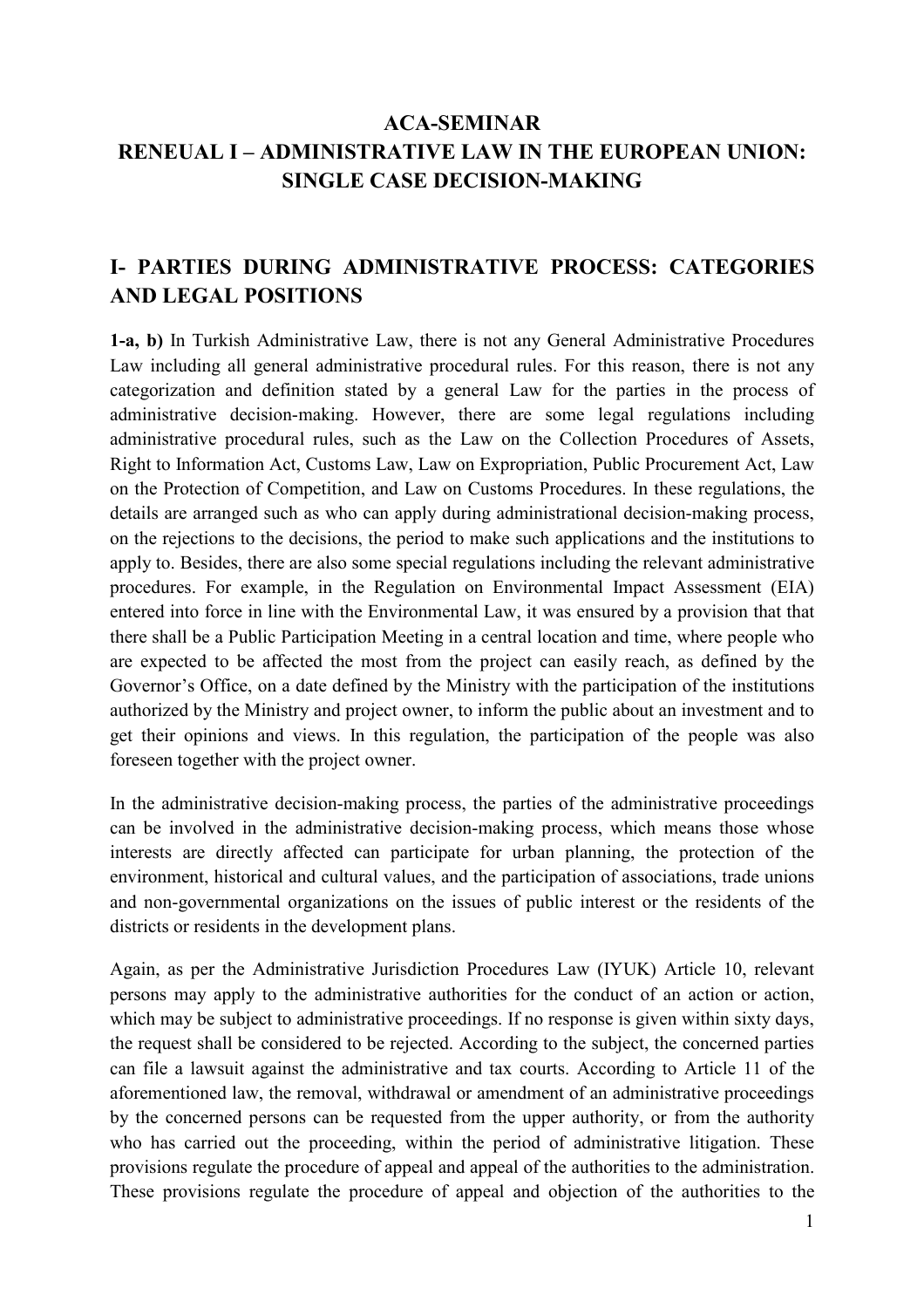administration. The first provision is regarding the person to request an administrative action which may be the subject of administrative proceedings. The second rule stipulates that an administrative action should be submitted to the administrative authority before it is addressed to the administrative case. In both cases, the respondent is involved in the process of administrative decision-making, imposing the obligations or benefits.

On the other hand, it might be foreseen to make certain preparations or to take the opinions of certain authorities before the administrative procedures and decisions are taken. It may be foreseen that a proposal be made by another authority before an administrative decision is taken. In this case, a "proposal" procedure can be mentioned. For example, in order to be appointed to the staff of the faculty member according to the Higher Education legislation, after the opinion of the dean or the related directorate boards, the appointment is made by the rector. Sometimes it may be foreseen that the consultative opinion of another authority, body or institution shall be taken before an administrative decision is taken. In this case, there is a "consultation" procedure.

**2- a, b)** Some of the provisions of the law specify the rules of the administrative procedure in the administrative decision-making process and clearly identify who can take part in the process and who can object to the procedure. For example, as per the Law on Conservation by Renovation and Use by Revitalization of the Deteriorated Historical and Cultural Immovable Property, it is stated that the property owners or the locals within the area of Renovation will be informed through the meetings to be held by the authorized bodies and these locals or property owner's ideas shall be asked, and their participation shall be ensured, that if seen necessary by the authorities, meetings shall be held with the NGOs, union, universities, mukhtars and public institutions for consultation, that press announcements and meetings can be made in relation to the project, and that the third parties having public good such as protecting the historical and cultural assets may be also included in the administrative decision-making process. Again, in Administrative Jurisdiction Procedures law Article 11, it was stipulated that the administrative proceedings can be requested from an upper or relevant authority, to be withdrawn, amended or replaced by an administrative proceedings before the administrative proceedings are filed by the concerned, and with the said regulation, it was ensured that the interested party who violated his/her interest in the administrative proceeding was included in the administrative process by granting the right to object to the administrative action established by the competent authority before the case for the annulment of the administrative jurisdiction was opened. Another example, to detect the price and values for the real estate tax as per Tax Procedural Law, and its announcement and finalizing, the decisions by the valuation commission in the provinces of metropolitan municipalities, lead by the governor or appointed officer, will be given to the central commission in return of signature, where the commission also consisted of provincial treasurer or appointed officer, land registry director and members from the chambers of commerce, independent financial advisers, and craftsmen; and that central commission shall review the notified decisions in 15 days; return them back as a result of the review to the relevant valuation commission and in the event of another value is defined by the commission then these value shall be considered by the valuation commissions to re-value. With this arrangement, the participation of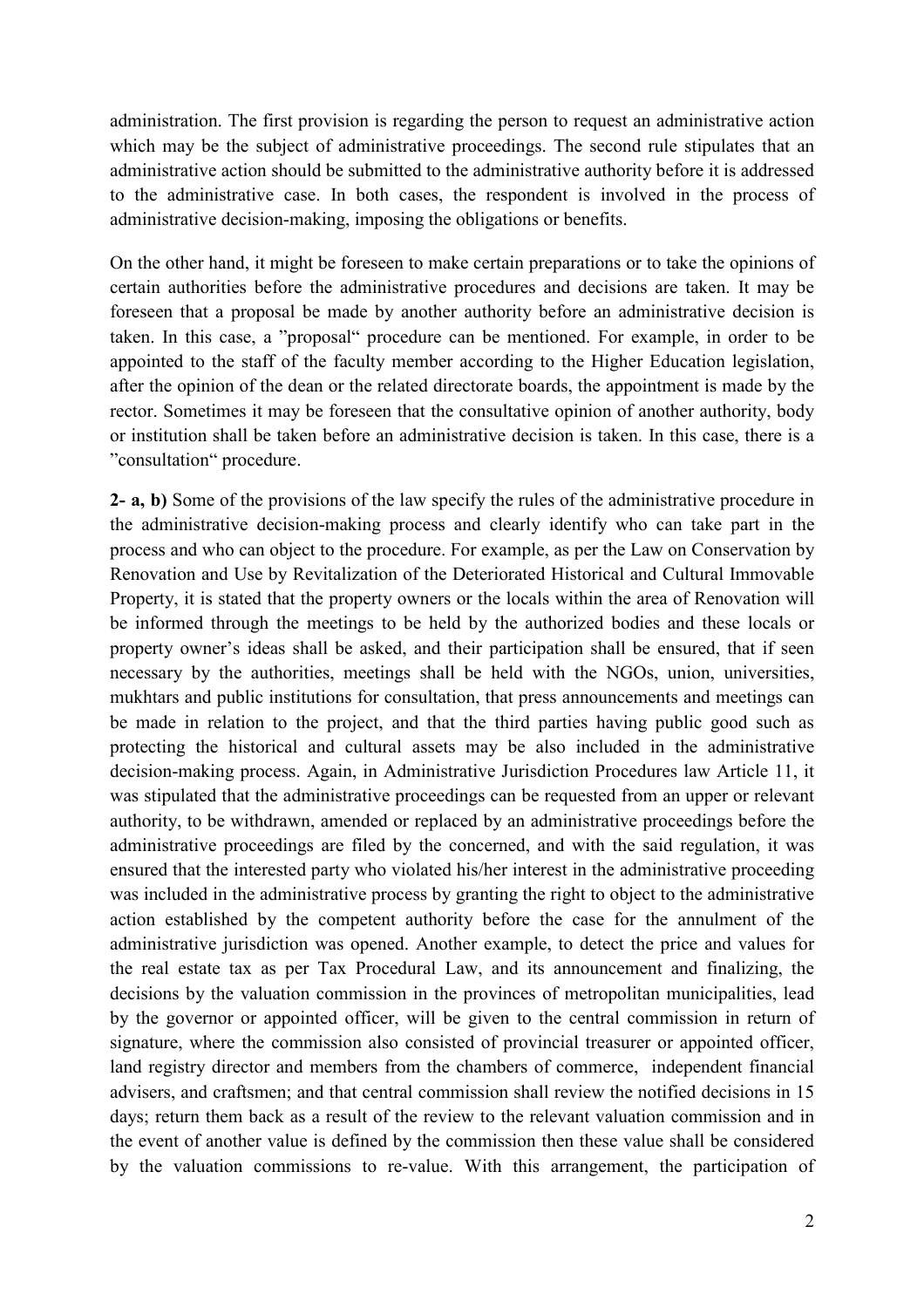representatives from different institutions in the process was ensured in the process of determining the cost of real estate tax.

**3-** The administrative process in the Turkish Administrative Law starts with the written application (optional or mandatory) of the person concerned or the administrative authority's use of its legal duties and authorities. In either case, according to the nature of the claim or legal obligation, it may be an obligation to initiate the procedure for the administration, or it may be in the discretion of the administration. Regarding the way in which the persons who are not regulated as a party by the law will take part, the administrative authorities in Turkish Administrative Law are obliged to establish transactions according to the legal regulations. There is no clear legal basis for the administrative authorities to include ex-officio in the administrative process, unless it is expressly indicated in the law as an relevant party. If the party not involved in the legal arrangement may apply to the competent authority spontaneously and be a party, a decision may be made by evaluating it within the limits of the authority and duty of the administration according to its discretion.

**4**-**a,b)** Since there is no Law on General Administrative Procedures in our country, there is no general legal regulation regarding the legal consequences of the administrative authorities' determination of the parties in the administrative process and the participation of the parties in the administrative process. However, there are some relevant provisions in some relevant legal regulations. As explained in the 1st question above, for example in the EIA Regulation, the participation of the public and interested parties during the evaluation of the project within the EIA process is regulated. Accordingly, to inform the public about the investment, to get the views and suggestions about the project; it has been stated that the Public Participation Meeting shall be held at a central location and time determined by the Governor's Office, which is expected to be the most affected by the project. Again in the relevant provisions of the legislation, it is regulated that starting from the application period of a project subject to EIA process, before and after EIA report is prepared, during the review and evaluation processes of the report, in commission review, finalizing and decision-making phase, the ideas of the public shall be taken into consideration and finally, the decision taken regarding the project in Annex-I and Annex-II lists shall be announced to the public, by considering the different phases of the public to the decision-making process.

**c)** Objections to administrative proceedings by related parties may be as "mandatory or discretionary application" with special arrangements in some laws. For example, the Public Procurement Law states that the complaints filed to the competent Public Procurement Authority due to the actions and proceedings in the procurement process and the complaints and the appealing complaints are mandatory administrative remedies before the case is filed. Which means, with a legal regulation, making an administrative process a subject of an administrative proceeding is bound with the precondition of application to an administrative body. Therefore, in the event that an appeal against an administrative action is compulsory by the concerned persons and the case is filed without exhaustion, the administrative jurisdiction places the decision of the administrative authority with the decision of the administrative jurisdiction. If there is a discretionary remedy, the person can sue directly in the administrative jurisdiction without exercising the right of appeal.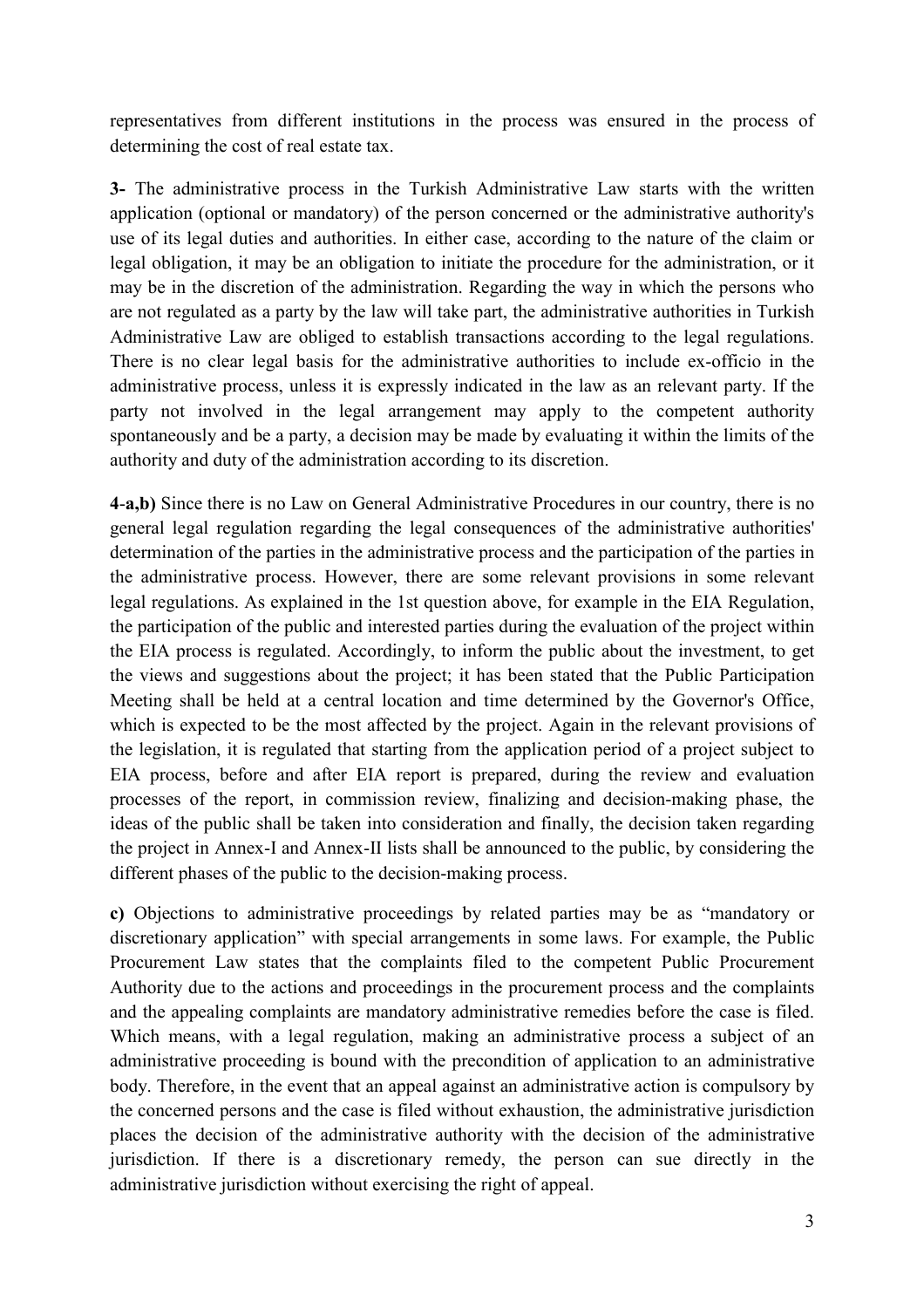**5-a,b,c)** Regarding the fact that individuals / institutions / other public institutions can file a lawsuit against a decision not to be accepted as a party to objections to the administration: Since there is no Law on General Administrative Procedure in our country, there is no general regulation on this issue. On the other hand, T.R. Article 125 of the Constitution titled "Judicial Remedy" stipulates that the judiciary is open to all acts and actions of the administration. In this context, it is possible for the concerned parties to file a lawsuit against the decision not to be considered as a party to the administration. In addition, a judicial decision can be given by giving an example on the subject. In the incident, the plaintiff jointstock company filed a complaint to the Public Procurement Authority by requesting the exclusion of a joint venture participating in the tender for the construction of a ferry terminal, which was carried out by open tender procedure, and rejected by the defendant authority in terms of the qualification of the plaintiff. On the refusal of the lawsuit filed by the plaintiff in the Administrative Court against this transaction, the Council of State appealed to the Council of State for appeal of the decision. In the evaluation made, in line with the relevant legislation, it is stated that the plaintiff company became applicant by participating the tender subject to conflict, it may apply to compliant regarding the administrative processes for the offers, evaluation of the offers and the finalization processes of the tender, that even if a joint company was left outside after they participated to the tender, they can apply to legal proceedings for compliant and that since there can be any legal status change in the plaintiff company, the decision by the Administrative Court on the dismissal of the case will be reversed since there was no legal compatibility, and the cancellation of the proceeding subject to the case. In the decision, in line with the legislation provisions, it was stated that the defendant may apply for complaint for the matter in dispute. In the process of appeal to the defendant administration, it was decided that the plaintiff who was given a decision to refuse a license is qualified by the judicial decision. In this context, interested parties have the right to file a lawsuit.

**6- a, b**) As stated above, since Turkish Administrative Law does not have any law on General Administrative Procedure, all parties in the administrative decision-making process are not given the right to be heard as a general procedural right during the establishment of the administrative transaction. This right, in the context of the right to defense in administrative law, is particularly confronted with disciplinary law and is subject to judicial jurisprudence. Article 129 of the Constitution of the Republic of Turkey stipulates that civil servants and other public officials, as well as members of the professional organizations and their supreme organizations, which are public institutions, cannot be given disciplinary penalties unless they are given the right to defense. In the related article regulating the right of defense of the Civil Servants Law, a parallel arrangement is included. Again in the Law on the Protection of Competition No. 4054, it is foreseen that the Competition Board shall take the defense of the concerned person before the decision of an administrative sanction is taken.

Apart from this, in relation to the right of access to informative documents, as closely related to the right to be heard and which ensures the effective use of this right, in accordance with the Right to Information Act, entered into force in Turkey in 2003, everyone has the right to information. Pursuant to the aforementioned law, public institutions and organizations are obliged to submit all kinds of information and documents except the exceptions included in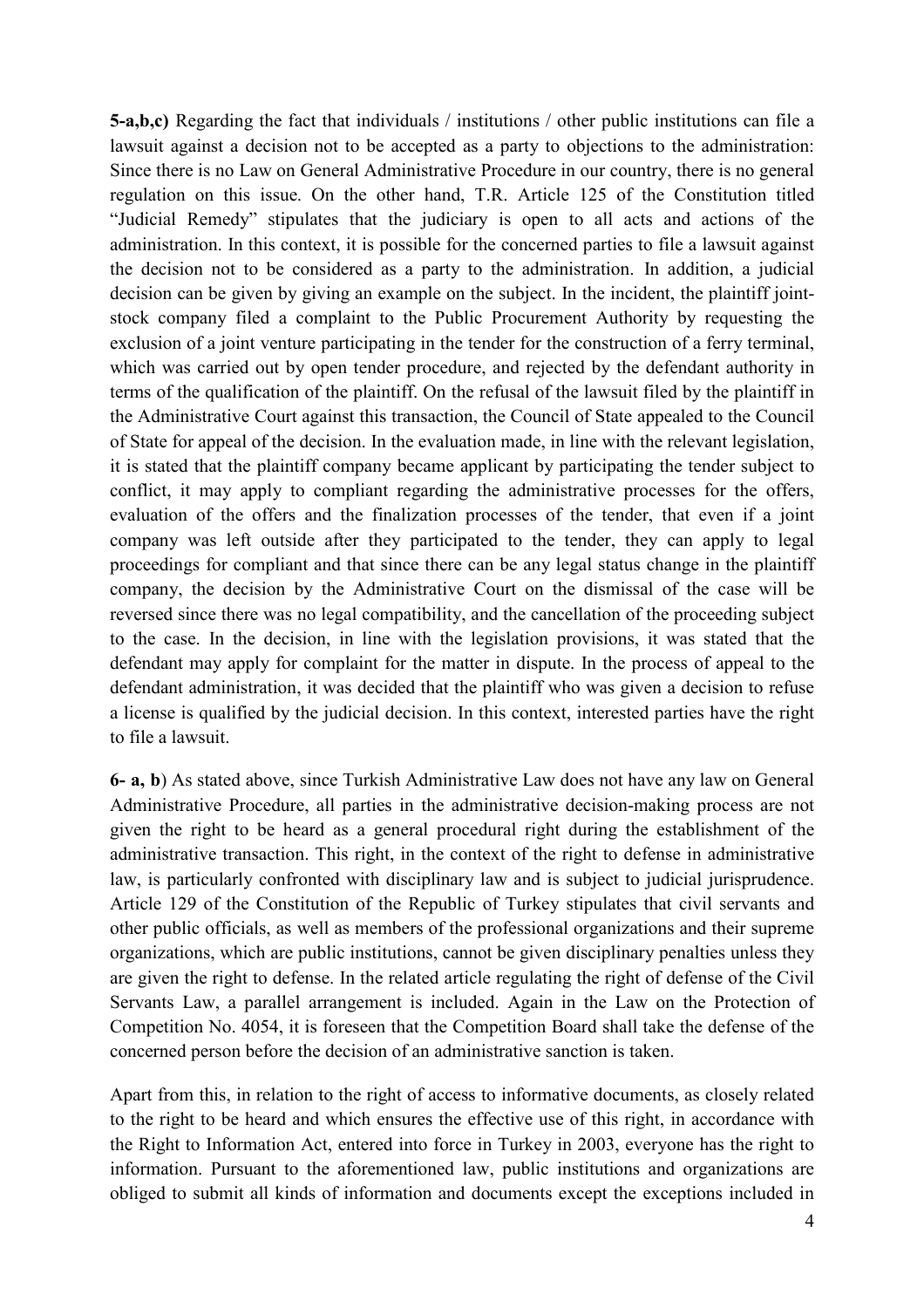this Law to the beneficiaries' benefit and to take necessary administrative and technical measures in order to conclude the applications for obtaining information effectively, swiftly and accurately. Again, Paragraph 2 of Article 40 of the Constitution stipulates that in the state transactions, the relevant persons have to specify the legal remedies and the time-limits to which they apply. Pursuant to this regulation, it is obligatory to indicate to the administrations a constitutional obligation, administrative and / or judicial remedies, authorities and durations, if any, in the transaction text. However, within the scope of the aforementioned law, restrictions have been imposed on the access of some information and documents. They are closed to judicial review, information and documents related to state secret, information and documents related to administrative investigation, information and documents related to judicial investigation and prosecution, privacy of private life, confidentiality of communication, trade secret, ideas and works of art, internal regulations, advice and considerations of opinion. Therefore, whether or not the reasons for the restriction brought under the law has been fulfilled, the competent administrative authority in this regard is evaluated by the Board of Information and Evaluation Board, and it is put forward by the jurisprudence of the judiciary.

Regarding the right to call witnesses during the administrative decision-making process, the regulation in the Tax Procedure Law can be given as an example. In Article 3/B of the aforementioned Act, it is stated: "Evidence: actual nature of the taxation and the actual nature of the treatment are essential. The actual nature of the tax incidents and the treatment of this event can be proven by any evidence except the oath. As a matter of fact, the witness expression, which has nothing to do with the incident that gives rise to the tax, cannot be used as a means of proof. In the case of claiming a situation which is not in conformity with economic, commercial and technical requirements or is normal and not according to the nature of the incident, the burden of proof belongs to the claiming party." Pursuant to this regulation, the person concerned may be used as a means of proving the witness expression, which is relevant and open to the incident that produced the tax.

In respect of the rights of all categories of parties involved in the administrative decisionmaking process, in the case of administrative proceedings, in accordance with Article 2 of the Administrative Procedure Code, the followings are listed as the case types; the interests, reasons, issues and purposes of the administrative proceedings cancellation cases by persons, full jurisdictional proceedings by persons who have a personal right directly due to administrative actions, lawsuits concerning disputes between the parties due to any administrative contracts for the execution of one of the public service, except for disputes arising from the concession conditions and contracts. In this context, the concerned persons have the right to sue in the administrative jurisdiction as from the date on which the transaction was notified or informed of the transaction.

The adjectives and conditions such as citizenship, fellow citizenship, being neighborhood members, being village members, do not give the right to file a direct action for annulment. On the other hand, the Council of State with the case law, urban planning, the environment, historical and cultural values, such as the protection of issues of public interest in associations, trade unions and non-governmental organizations or zoning plans in the district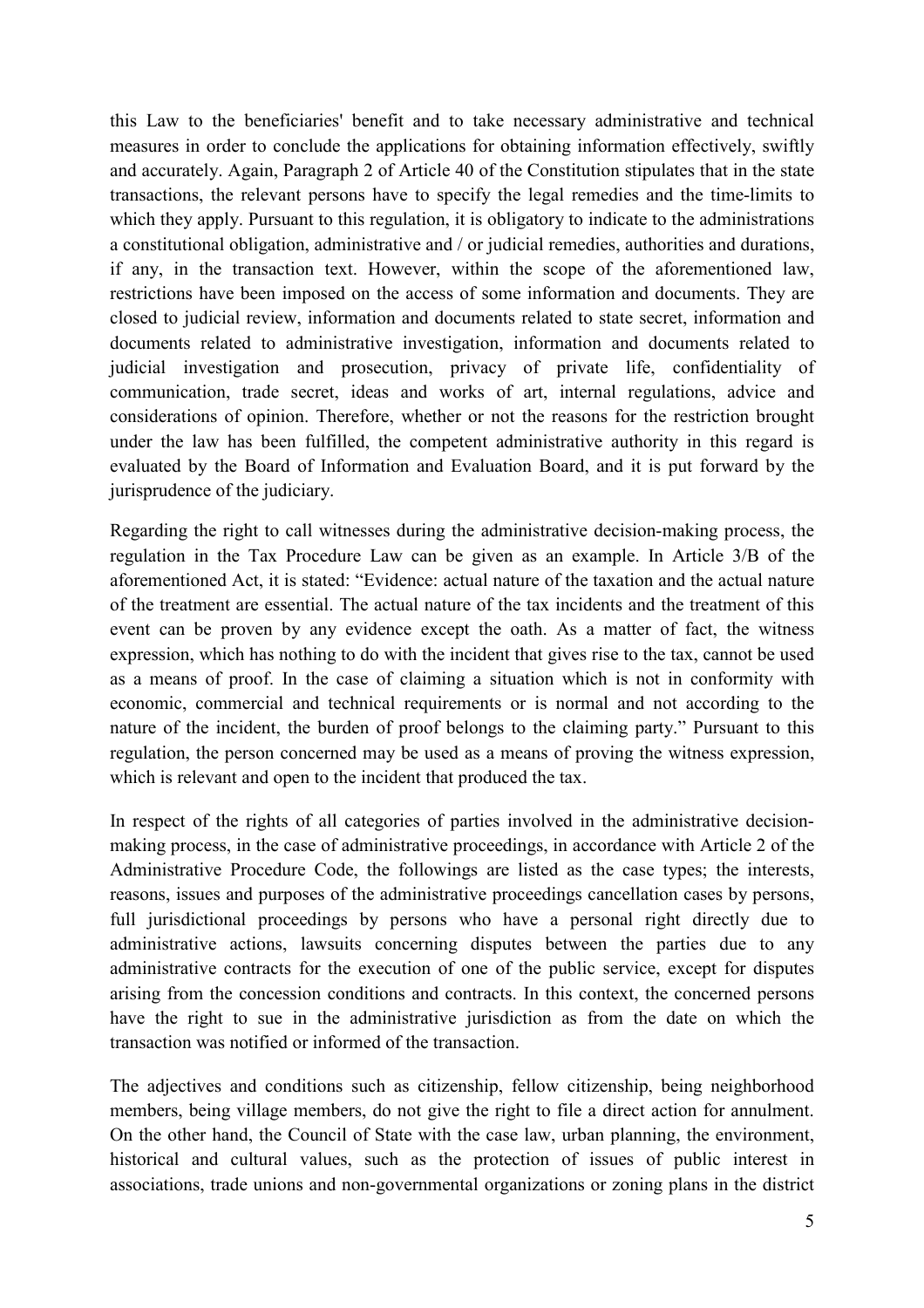or the residents of the municipality is interpreted in a wide range of cases. The unions established under the Law No. 4688 on the Civil Servants Trade Unions and their supreme organizations, as well as the proceedings that cause the violation of interests which are common to their members, shall also be prosecuted against the individual (subjective) administrative acts against their personal interests and has the right to be a party in the case.

**7.** Law on General Administrative Procedures, which is also subject to a large number of academic studies in Turkey, was submitted to the Prime Ministry by the Ministry of Justice on 15.09.2008. In the relevant article regulating the right to participate and informing the obligation of participation of the local public, the public is informed that the public information and participation is essential before the transactions which directly affect the cultural assets of public works, zoning practices, ownership and environmental rights, the administrative procedures for the benefit of; to hold meetings with representatives from relevant public institutions and organizations, from universities and from professional organizations in the nature of the relevant public institutions, to which representatives of nongovernmental organizations can participate; from the relevant public institutions and organizations, from the Higher Education Institution; it is stipulated that representatives of the unions and federations of the relevant professional associations shall be called and that the general meeting will be held in which the representatives of non-governmental organizations can participate.

**8.** By the Chamber of Architects of Turkey, in their review of the Environmental Impact Assessment Regulation that regarding the review, evaluation and decision-making of project, of 8<sup>th</sup> Article, 5 paragraph about regarding the process of removing the publication of the EIA application file, the public has seen the project that restricts the right of access to information, of paragraph 3 of Article 11 of the EIA report it is seen that the announcements regarding the public opinion are not made in the most effective way and with the appropriate means, Article 14, paragraphs 1 and 3, the final form of the EIA report and the decision made to public announce the results of the decisions taken as a result of the EIA, the announcement of the announcement of the announcement of the announcement of the suspension only through the suspension and internet were found to be made; therefore, it was seen that these decisions made it difficult for the public to be aware, restricting the right to bring a lawsuit, and there was a lack of regulation in the office of the mukhtars. It was observed that the public participation meeting of Article 17, paragraph 2, of the public participation meeting was done before the determination of the scope and the specific format and the measures to be taken and the measures to be taken for the project were not determined. All these allegations were canceled and a lawsuit was filed against the Ministry of Environment and Urbanization. In the decision of the Council of State dated 05.04.2017, in order to ensure the effective participation of the people and to think that the decision on the project at the end of the process is not in accordance with the law, It is stated that the people concerned should be made in such a way that they can be easily informed.

In the Regulation subject to the case, there was put an obligation to ensure the participation of the public to EIA Process and to announce the results of the EIA process to the public, however, there was no definition for "announcement" or "PENDING ANNOUNCEMENT"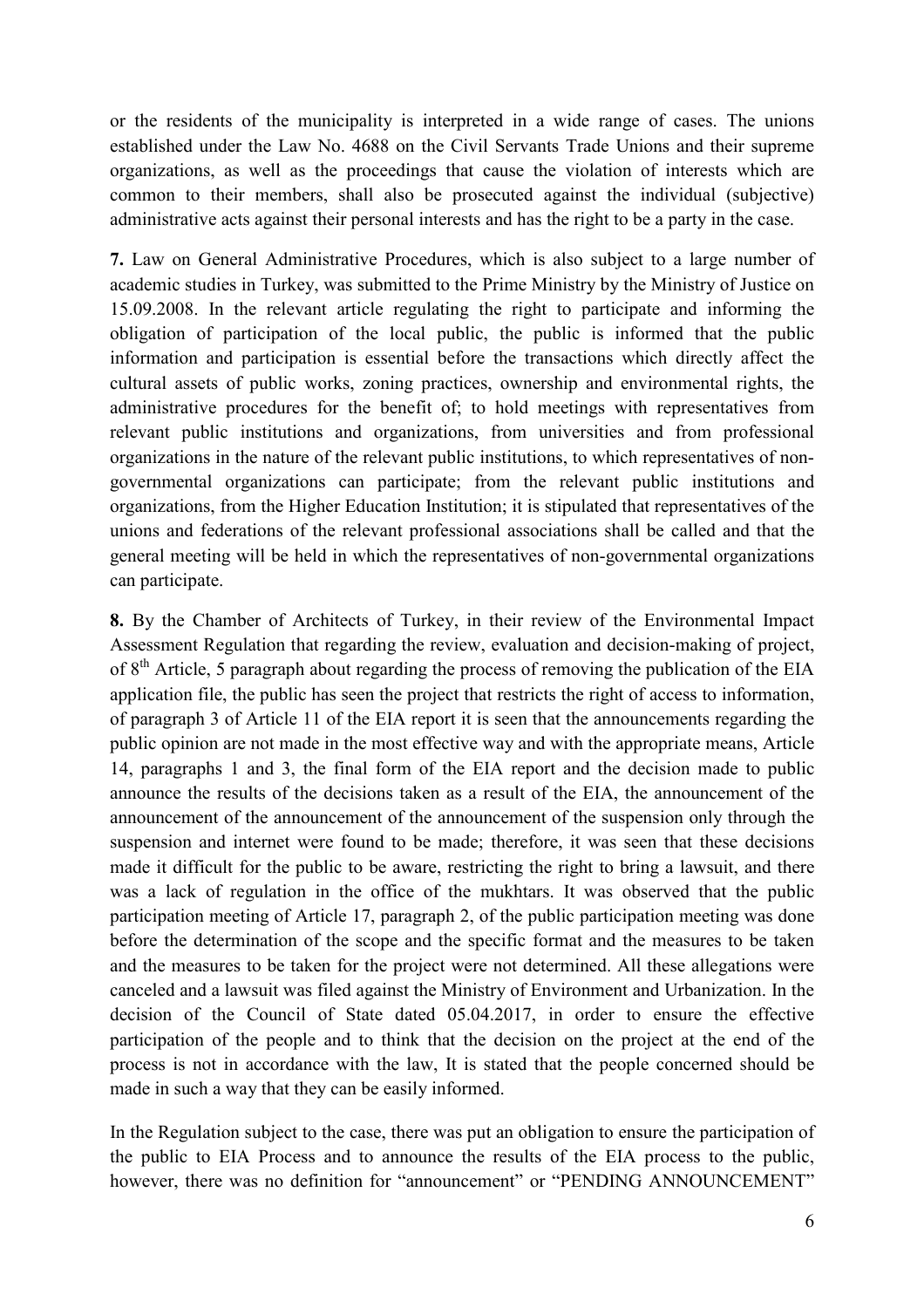and there was no regulation about the place of the announcement or PENDING ANNOUNCEMENT, the conditions to do or not to do them, and regarding making such announcements in a way that the public can easily see. So, this paragraphs were cancelled because they are not compatible with the Article 56 of the Constitution and Article 3 of the Environmental Law.

#### **II- DETERMINING THE FACTS AND DISCRETION**

**1-a,b)** As stated earlier, there is no General Administrative Procedure Law regulating the administrative procedure in Turkish Administrative Law collectively. In several laws, provisions governing the execution of the administrative action on the subject matter / execution of the action, the appeal, the appeal, the period of time for which these applications are to be filed and the administrative procedures such as the office are scattered. For this reason, although the administrative authorities are generally obliged to carefully examine the facts before the execution of the administrative act or the execution of the administrative action, the obligation to submit the facts and the evidence may be uploaded to the parties and in particular to the applicant in different laws. For example, in the Customs Code, it is stipulated that all those requesting the customs authorities to make a decision on the implementation of the customs legislation must submit all the necessary information and documents to the concerned administrations. In the Environmental Impact Assessment (EIA) Regulation, natural or legal persons who are planning to carry out a project under the Regulation; They are obliged to prepare the EIA Application File, EIA Report for the projects subject to Environmental Impact Assessment, and the Project Introductory File for the projects that will implement the Selection Qualification Criteria, and to ensure that the institutions/organizations qualified for the Ministry are provided and submitted to the relevant authority. However, the information and documents submitted are subject to the supervision of the relevant Ministries and commissions and it is not possible to enter into force before the approval of the EIA report by the administrative authority. Likewise, in accordance with the Tax Procedural Code, the tax administration, all the information and documents on the basis of the tax assessment by examining (tax returns and declaration if not declared tax return), if the taxation and the accrual of taxation, the tax amount is determined by re-checking the amount collected to the taxpayer is obliged to.

In addition, if persons are harmed by an unlawful act or act of the administration, an administrative investigation and / or investigation is initiated with the information of the administration (ex-officio or upon application) and the facts are gathered by gathering all the information and evidence that can be obtained. For example, according to the Decree Law No. 659, those who claim that their rights have been violated due to administrative procedures may apply to the administration within the period of filing a lawsuit in order to settle the damages they have suffered through peace. Due to the administrative actions, the same demand can be made in accordance with the principles of the Administrative Procedure Code No. 2577. In both cases, except for those who do not have a specific matter and a concrete request, the proceedings shall be submitted to the Legal Dispute Resolution Commission,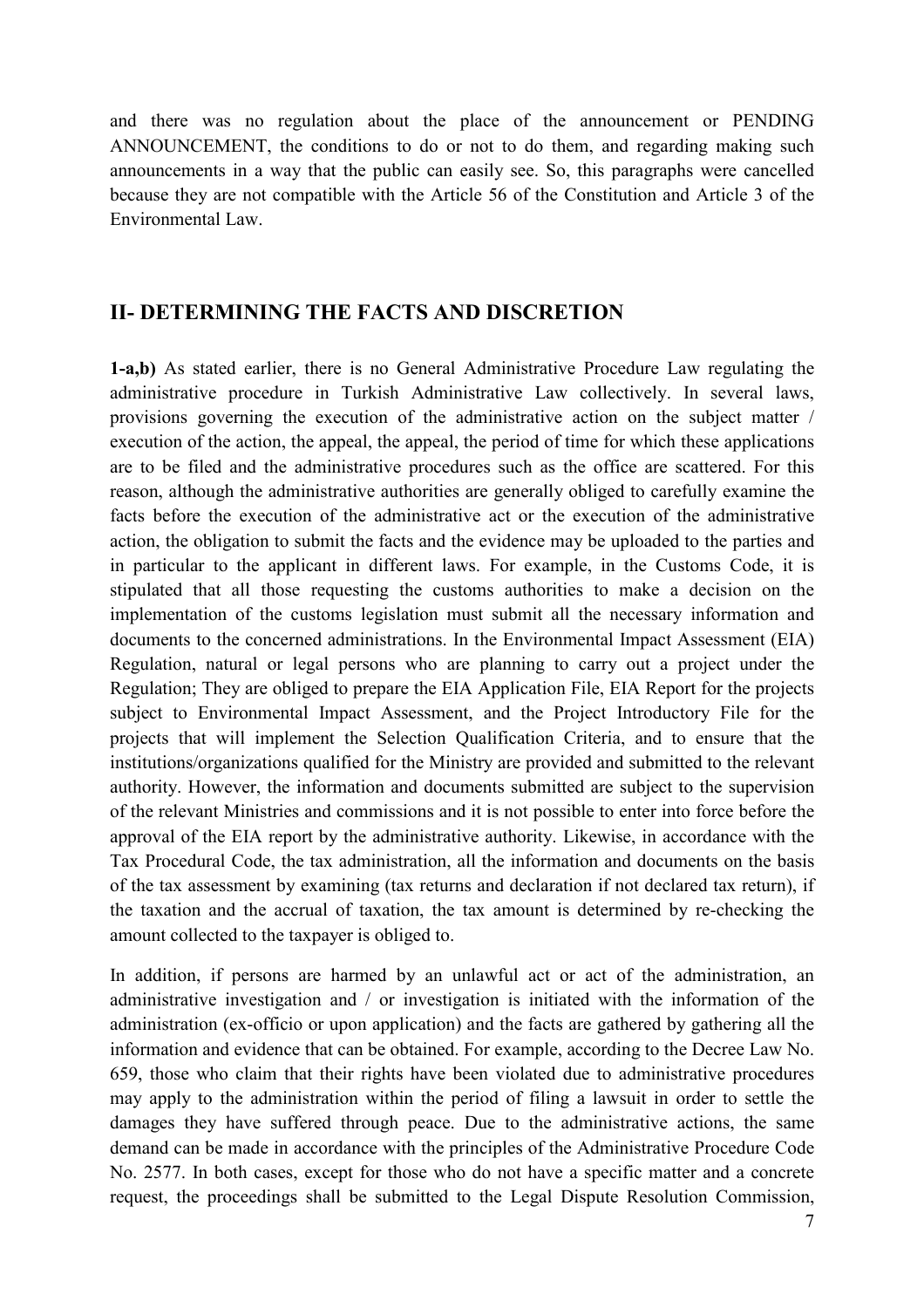which consists of at least three members of the head of the legal unit and a legal supervisor established by the senior management within the administration. All the necessary investigations are carried out by the Commission, including the examination of experts, and the persons who have information about the incident can be listened to.

Likewise, the Republic of Turkey State Railways (TCDD) Research, in accordance with Review and Reporting Guidelines, in a collision with a rail vehicle trains operated by TCDD, collisions with obstacles in the gabarite, the derailment of the train level crossing accident, which exposed the rail vehicle due to people on the move In order to determine the causes of accidents and other accidents in the railway vehicle and to prevent the repetition of the accident, an ex-officio accident investigation report is prepared within three days from the accident and the investigators who carry out the research and inspection task are fair on the basis of the principles of openness and transparency. it is obliged to perform impartially, without prejudice and in the right way. Otherwise, disciplinary precautions and sanctions may be taken.

Again, upon the allegations that public officials have violated the discipline provisions they are subject to, the necessary investigation / investigation is initiated.

On the other hand, both T.C. Article 10 of the Constitution (State bodies and administrative authorities must act in accordance with the principle of equality before the law in all their proceedings), as well as the basic law regulating the duties, powers and status of civil servants in the Turkish administration Article 7 of the Law on Civil Servants (they cannot discriminate on the basis of language, race, gender, political opinion, philosophical belief, religion and denomination; they cannot and cannot participate in any political and ideological intentions) require the administrative authorities to be impartial in all proceedings and actions. In fact, this obligation must be applied without any exception to the Turkish administrative authorities as a requirement of the principle of good governance.

**c)** There is generally no difference in the rules concerning the detection of the facts, the fact that these were submitted by the administrative authorities and submitted by the parties. However, changes may be made depending on the subject and special arrangement. For example, if the taxpayers' tax returns in the declaration based on the Tax Procedure Law have been submitted by the tax administration prior to the commencement of the tax examination after the legal expiry of the tax administration, ex-officio is made on the basis of the tax base they have shown in this declaration and these statements are not sent to the commissions of appreciation for their discretion. However, in case of initiation of tax inspection, the tax administration shall carry out tax inspection and reimbursement, and this may be against the taxpayer.

**d)** No. All facts and evidences are investigated or demanded, regardless of the fact and the evidence, for the benefit or loss of the person concerned, since the opposite would be contrary to neutrality.

**e)** Yes. As mentioned above, natural or legal entities planning to carry out a project according to the Environmental Impact Assessment (EIA) Regulation have to apply to the relevant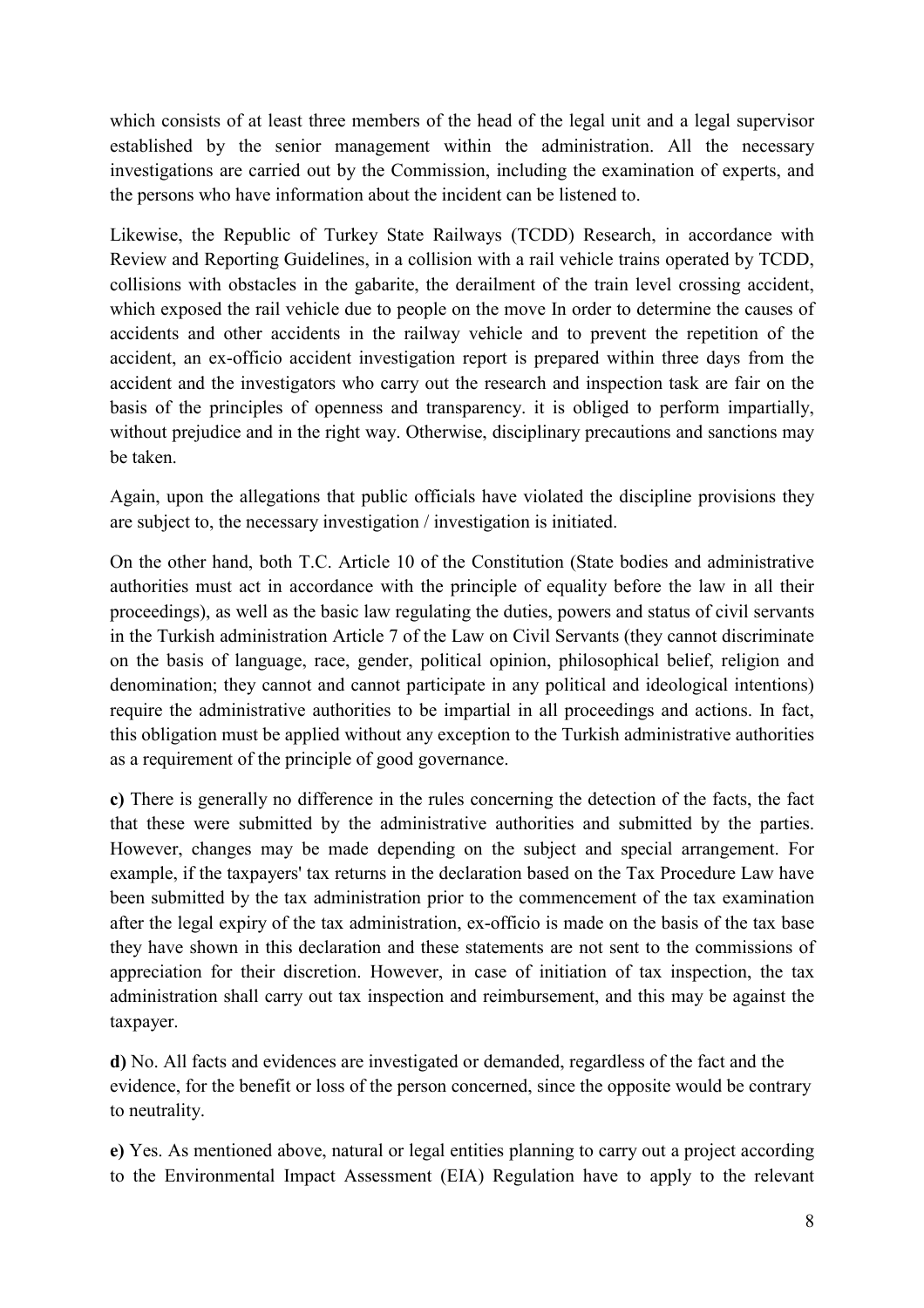Ministry by preparing the EIA report and tax administration in accordance with the Tax Procedural Law, return to the taxpayer.

**2-a,b)** Since there is no General Administrative Procedure Law in our country, questions regarding the obligation of the parties to cooperate with the administrative authorities shall be answered on the individual examples. Accordingly, as per the Tax Procedures Law, in the event that the taxpayers pay their tax declarations on time and according to procedures, the tax office shall impose and actualized by taking these declarations as a basis. However, if the tax return is submitted within the legal or additional periods and the taxpayment does not show any information about the tax base, the taxpayer will be invited by the tax appraisal committee not to be given less than 15 days to give the tax base information and to present the legal books. If the taxpayer submits the required information on the invitation and submits the legal books, the books and documents shall be appreciated according to the requirement, and the tax base shall not be more than the amount to be determined according to the book and document records. The tax return shall be made to the ex-officio which is required by the amount shown in this declaration. These declarations are not referred to the commendation commission for ex-officio appreciation. However, this provision shall not apply for declarations made spontaneously after the commencement of tax examination or referral to the commissions.

**c)** Although it differs according to the specific regulations, the obligation to cooperate in general is the subject of the proceeding or the event and its parties.

For example, according to the Law on the Right to Access Information, institutions and organizations are obliged to submit all kinds of information or documents other than the exceptions contained in this Law to the beneficiaries and to take the necessary administrative and technical measures in order to conclude the applications for obtaining information effectively, swiftly and accurately. The applicant, whose request to obtain information has been refused, may appeal to the Information and Evaluation Board before applying to the judiciary. In such cases, institutions and organizations are obliged to provide any information or document requested by the Board within fifteen working days.

**3- a, b)** Accordingly, in cases where there is no explicit provision, the Turkish administration has discretion to evaluate the facts and evidence. However, the margin of discretion is determined by the judicial decisions, as "public interest" and "service requirements". Unless these two criteria are observed, it is decided to cancel the transaction or compensate the loss due to the action on the grounds that the discretion is not used in accordance with the law. On the other hand, in the presence of special provisions, the Turkish administration has binding authority in the determination of facts and evidence. For example, according to the EIA Regulation, the Ministry is only authorized and authorized to accept the EIA Report prepared by the institutions/organizations with sufficient qualifications.

**c)** In our legal system, it is possible for different administrative bodies to cooperate or administrative units within the administrative process may carry out joint work of different units/persons. For example, according to the Decree Law No. 659, which provides for some limited alternative dispute resolution methods in the Turkish administrative procedure, those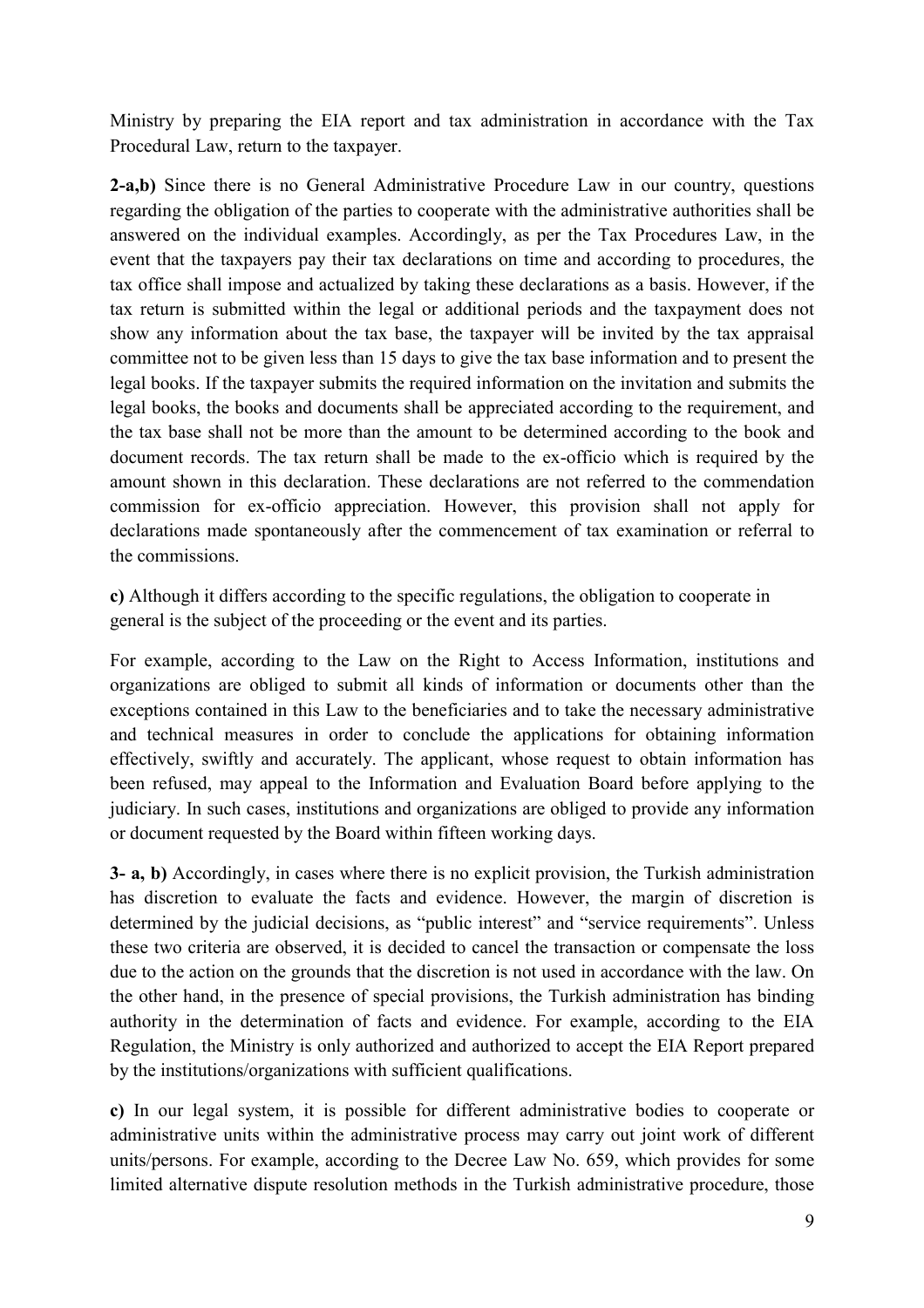who claim that their rights have been violated due to the administrative procedures may apply to the administration within the period of filing a lawsuit in order to settle the damages they have suffered by peace. Due to the administrative actions, the same demand can be made in accordance with the principles of the Administrative Procedure Code No. 2577. In both cases, except for those who do not have a specific matter and a concrete request, the proceedings shall be forwarded to the Legal Dispute Review Commission, which consists of at least three members of the unit responsible for the legal unit and the legal supervisor established by the top administration within that body. It investigates. In the event that the proceeding/action that causes violation of infringement is related to more than one administration, joint legal dispute assessment commission can be established in which participation is obtained from each of these administrations.

**4-a,b,c)** There is no general rule, there are different applications in special regulations. As a matter of fact, the claimant can prove his claim (if the law does not foresee the obligation to prove it with a certain evidence) by any legally proven evidence and the administration can establish a proceeding/action based on the evidence obtained within the same criterion. Apart from that, in the case of which the person concerned/respondent presents incomplete information/evidence, it is included in the specific arrangements for which application will be subject. (See 2-a, b)

**d)** Requirement to deliver material facts and the principle of circumstantial evidence

**e)** Article 38 of the Constitution of Turkey states as provision that the evidence obtained in violation of the law, cannot be accepted as evidence. Three criteria are used for the unlawful adoption of evidence: irregularity in respect of the subject, the protection of human rights and the method of acquisition. In this connection, in particular in respect of criminal proceedings, violations of the accused's obligation to clarify the offense, use of forbidden interrogation and expression methods by methods such as deception, algebra, threats, listening of the communication (without permission or judicial decision), recording of hidden images and sound, the evidence obtained by methods such as the search of the area without permission and without a judicial decision, the capture of information and documents by means of copying or annexing, shall be considered as unlawful evidence. The importance of the evidence obtained in this way in terms of administrative procedure is considered as invalid also in disciplinary law.

**5-a, b)** The procedural provisions to be applied in the Turkish administrative jurisdiction system are gathered under a single law: the Administrative Procedure Code. In some cases where there is no provision in this Law, legal regulations referred to in the Law may be applied or the legal space is filled with judicial jurisprudence. Accordingly, the plaintiff, the case and the cause of the case, and the evidence to be based on the evidence, such as the amount of disputes in full litigation cases, the subject of the request and the information on the basis of the case to provide information-documents, the case is also the subject of the decision and the documents to add to the petition. Otherwise, the petition is denied in order to be properly reorganized or omitted within thirty days. However, this rule does not apply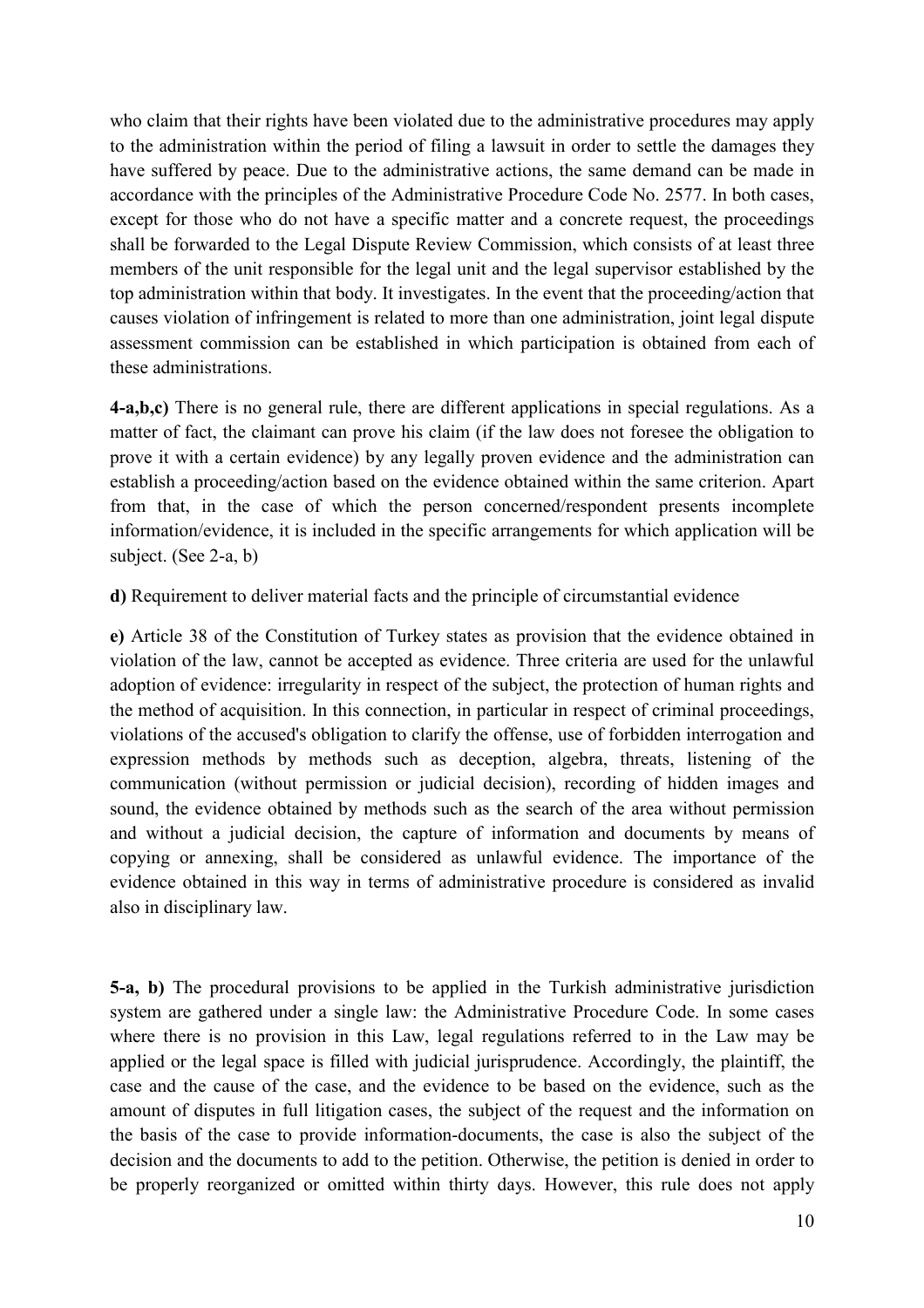strictly in the light of the evidence that the plaintiff cannot provide, and in the event that the subject of the case and the claims are clear and certain, the administrative courts claims within the framework of the principle of ex-officio research, which is one of the basic principles of the administrative proceeding procedure, and the authorities decide by clarifying the information they require. In this fundamental law, it is stated that "The Council of State, the regional administrative courts and the administrative and tax courts shall carry out all kinds of investigations in their cases. The courts may require the parties to send the documents they need and provide all kinds of information from the parties and other relevant places. It is compulsory that the decisions in this regard are fulfilled within the relevant period. If one of the parties does not fulfill the requirements of the interim decision, the effect of this situation on the decision to be made shall be appreciated in advance by the court. However, if the requested information and documents relate to the security or high interests of the State or the security of the State and the foreign interests of the State, the President or the Vice-President or the Minister concerned may not provide such information and documents by notifying the reasons. The decision cannot be decided on the basis of the information and documents not provided." In this respect, it is mandatory that the information and documents requested by the court are submitted to the requested public without distinguishing whether it is a party/related or public institution. However, in the absence of information given by the plaintiff or if there is exemption as stated above, if no information is given by the President or the vice president or the minister concerned, the case may be directly affected by this situation.

**c)** Turkey judges in accordance with Article 138 of the Constitution, the Constitution, the law and they will judge according to the convictions of conscience in accordance with the law. Therefore, this is the basic principle in the evaluation of evidence. The administrative judge has the right to freely assess the evidence obtained in accordance with the law. On the other hand, the Law on Administrative Procedure referred to the Code of Civil Procedure for the determination of the evidence and the principle of freedom of evidence, unless otherwise stated in the Law, is valid. However, since the written procedure has been adopted in the administrative proceedings, it cannot be applied to the evidence of the witness, and the selection of the expert should be made ex-officio by the administrative judge.

**6-a)** There is no standard. As stated above, it is the basic criterion that the cases should be put forward in a way that is legal and without doubt. In addition, if a special obligation of proof is stipulated in the legislation, the administration should be put into effect accordingly. On the other hand, the disciplinary law, which is considered as an extension of the criminal law in administrative law, is accepted as the rule that the determination of the cases should be made within the framework of the principles of criminal law. Accordingly, disciplinary punishments given on the basis of incomplete research can be canceled on the grounds that the action has not been clarified (without the defense of the concerned person or without witness statements).

The limit of the jurisdiction in this regard is found in the Administrative Procedure Code. Accordingly, if the information and documents required by the Court concerning the case are related to the security or high interests of the State or to the security of the State and to the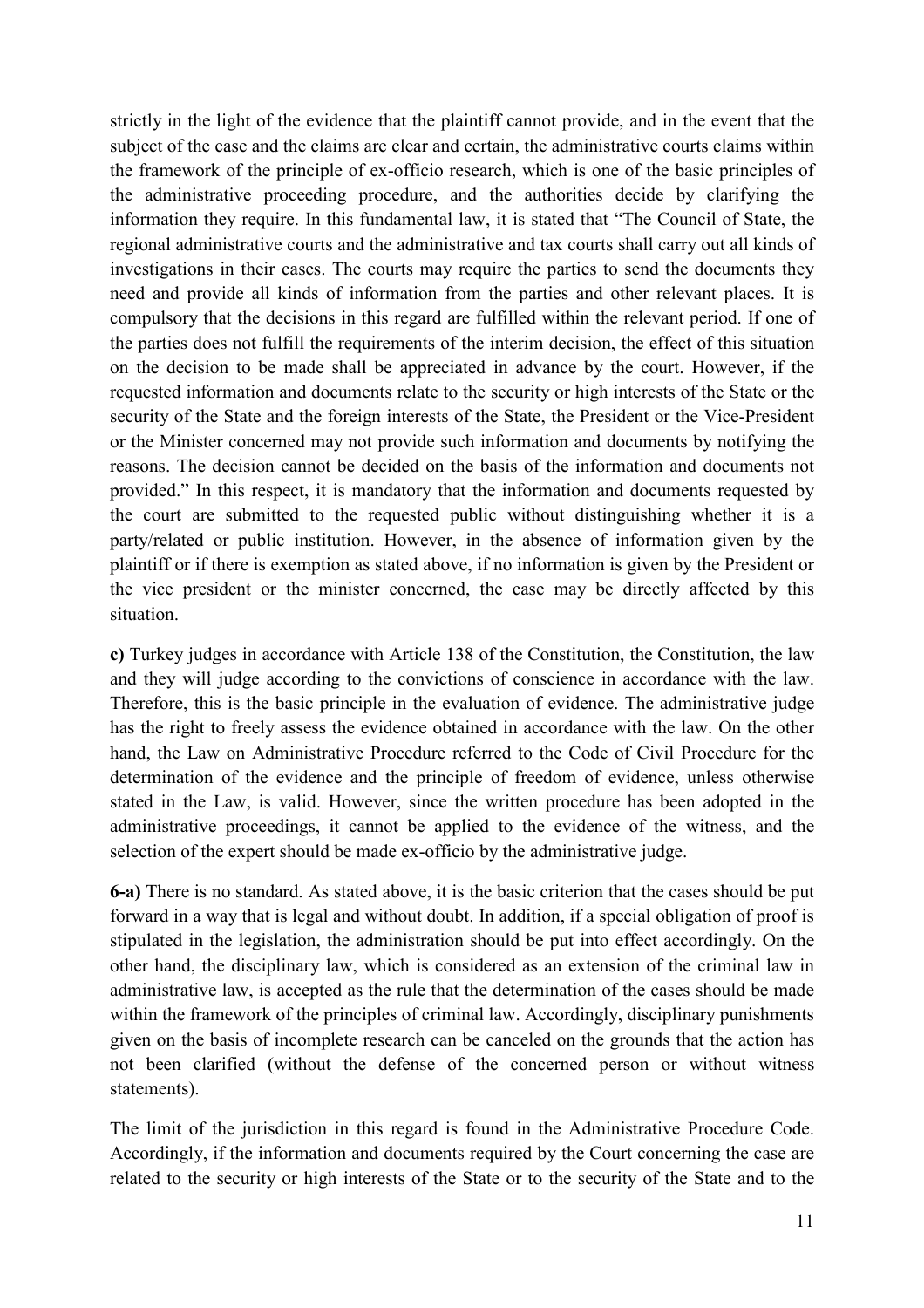foreign interests of the State, the President or the Vice-President or Minister concerned may not provide such information and documents. In this case, the Court cannot reveal the case in its entirety and it cannot make any control regarding the method of determining the case, but it does not decide according to the defense proposed based on the information and documents not provided.

On the other hand, with regard to the evaluation of the facts and the evidence, the discretion of the administration is limited. The administrative jurisdiction only carries out the statutory audit and does not have the authority to exercise due diligence. The judicial decision cannot be given to remove the discretion of the administration.

**b,c,d)** There is no general normative limitation on the control of the discretion of the administration in our legal system. The Constitution and the Law on Administrative Procedure only states that the judicial power is limited to the control of administrative actions and transactions and the law cannot be used as a means of pertinence control. The judicial decision cannot be made in a way to limit the execution of the executive duty in accordance with the principles and principles shown in the laws, or to abrogate the administrative action and transaction nature or discretionary powers. In practice, however, the limit of discretion is defined as "public interest lar and, service requirements" by judicial jurisprudence.

In practice, in the case of Competition Law disputes that require economic analysis, the discretion of the administration may be limited in disputes relating to the state's monetary and fiscal policy and to the investment incentives, which are determined in full by the economic possibilities of the State, or in the case of disputes regarding the determination of the sectors in which the Government foresees incentives. Again, the decisions on the prioritization of the issues related to the high interests of the State, such as the National Security Policy Document, the decisions on the establishment of the Special Representative of the Counter-Terrorism, the granting of the State Order for the services of foreign nationals, and the decisions of the concerned persons on the Turkish citizenship of the State regarding the right of sovereignty. In the supervision of the administration, it is accepted that the administration has wide discretion and limited control is applied.

Although it is not possible to collect these cases under a certain category, they are generally made up of subjects that are outside the normative control area and are particularly related to the sovereignty or economic opportunities of the State.

**7-a)** As stated above, there is no general regulation in the rule of law regarding the supervision of the administration's discretionary power. However, as a rule, the administrative jurisdiction puts the obligation of proof to be clearly and explicitly laid down in the cases in which the administration relies on the discretionary power, and in the event that this situation cannot be proved, the procedure is canceled. Therefore, in cases where discretion is exercised, the burden of proof of the administration becomes more severe and therefore the standards to be observed when determining the case are increasing.

**b,c,d)** As mentioned in Article b, c, d of the sixth question, the areas in which the administrative jurisdiction implements limited supervision generally consist of matters outside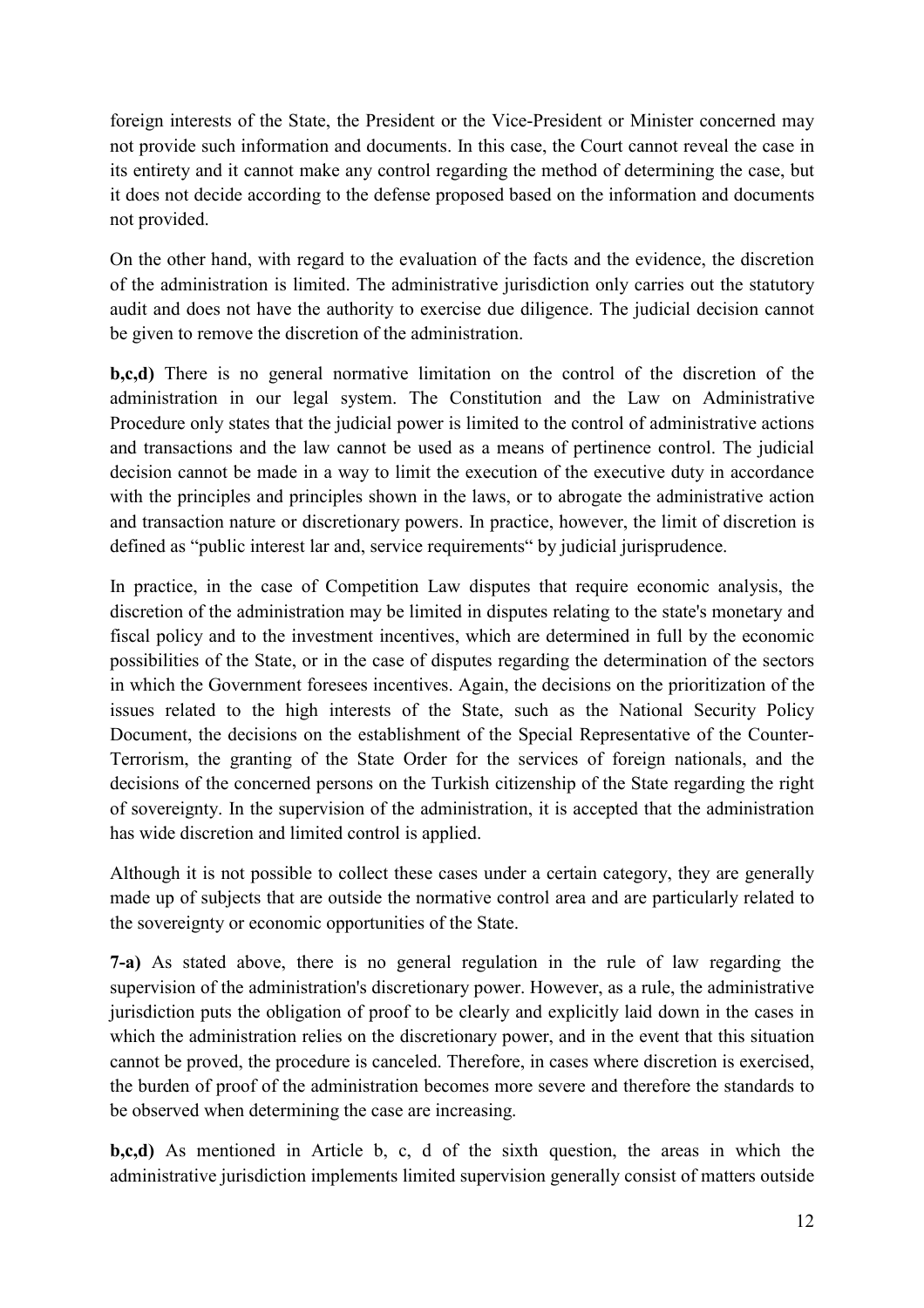the law and in particular those relating to the sovereignty or economic opportunities of the State. The legal basis of this limited audit is contained in our Constitution and the Administrative Procedure Code. Accordingly, the jurisdiction of the administrative jurisdiction is limited to the control of the administrative actions and the lawfulness of the proceedings and the judges; In accordance with the constitution, the law and the law, they decide on the basis of conscience. Therefore, apart from legal evaluation, the discretion of the discretionary authority based on political preferences and economic opportunities is limited.

This does not result from the fact that the administrative jurisdiction location refrains from interfering with the decision-making process on the merits or chooses to focus on procedural issues, but it falls within the scope of the mandate given to it by the constitution and does not find it right to enter an illegal field.

**e)** In our legal system, the expert institution is applied to the court by determining the experts and questions related to the event according to the characteristics of the event. It is therefore the administrative jurisdiction to determine which disputes are to be referred to as experts.

Although some institutions have been foreseen as official experts in their fields of practice, they have not been accepted as a single expert to apply or the ones with superiority. For instance, the Council of Forensic Medicine, which was established to serve as an expert in justice affairs, has been entrusted with the scientific and technical opinions of the courts, judges and public prosecutors and in the fields of judicial matters sent by public institutions and organizations in areas deemed appropriate by the Institution. However, as stated in Constitutional Court decision 11.9.2014 dated and E:2013/146, K:2014/137 no., the jurisdiction places are not obliged to apply to Forensics.

**f)** No. The scope of the cases where the limited audit standard is applied in our legal system is explained in detail above. As can be seen from the examples given, the limited audit does not originate from the different institutional capacities between administrative courts and authorities, but from the differences between the jurisdictions of these institutions (such as legal-political).

**8-a)** Article 38 of our Constitution stipulates that the findings obtained unlawfully cannot be regarded as evidence. The administration is obliged to investigate the facts and evidences in accordance with this criterion.

**b)** In our constitution, there is no general provision regarding the administration of discretion. However, in some articles, the process has been linked to the ac public interest ad and the subject-specific criterion has been established. This criterion has been extended to the appreciation authority to be exercised by the case-law. For example, in accordance with Article 46 of the Constitution, expropriation can be made by State and public legal entities only on condition that the public interest is required to pay in real time, if required by the public interest.

**c)** In accordance with Article 125 of our Constitution, the judiciary is open to all kinds of actions and proceedings of the administration (exceptions listed in the Constitution). The administration is obliged to pay the damages arising from its own actions and transactions.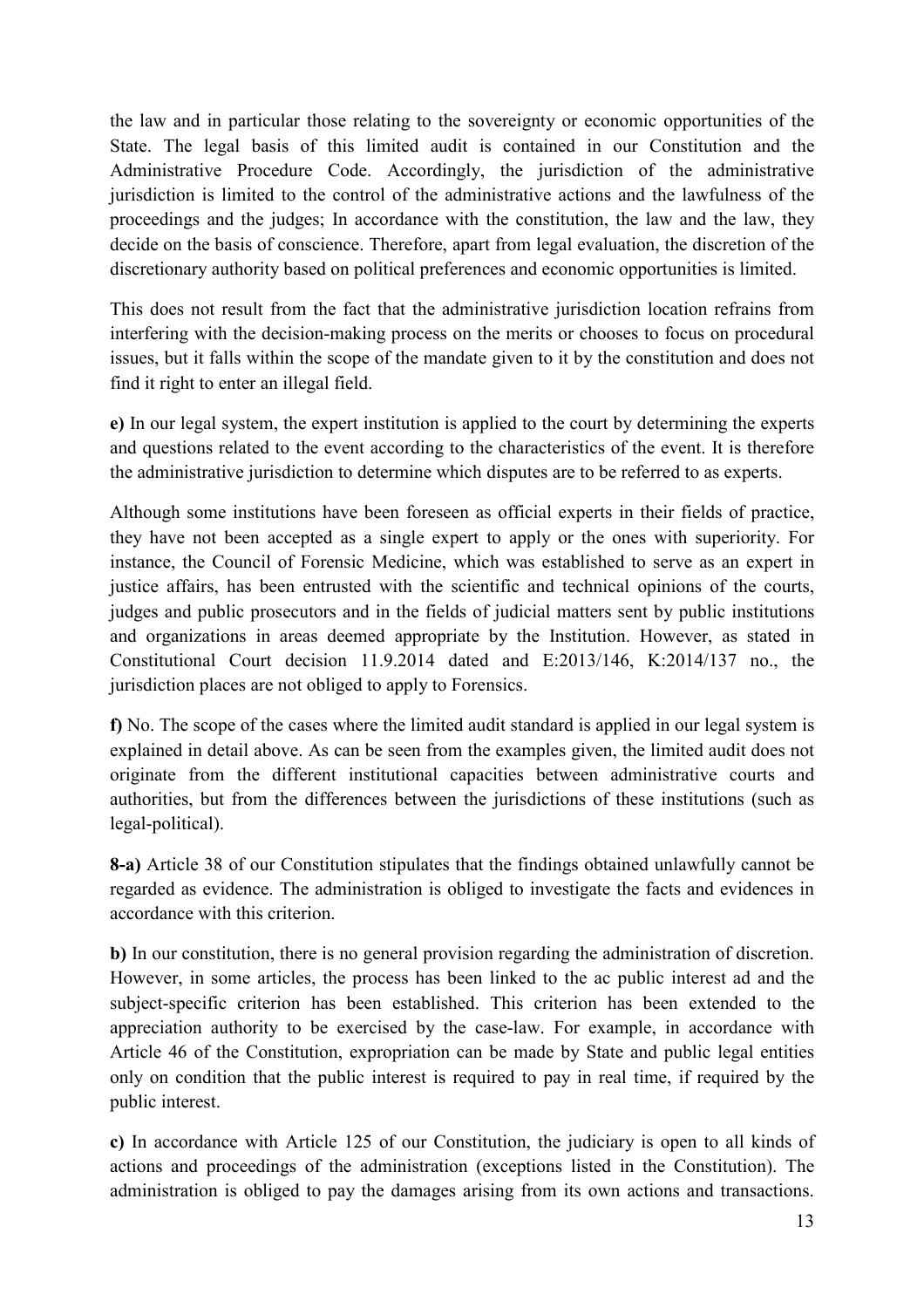The jurisdiction shall be limited to the control of the administrative acts and the lawfulness of the proceedings and shall not be used in any way as a means of legitimacy. The judicial decision cannot be made in a way to limit the execution of the executive duty in accordance with the principles and principles shown in the laws, or to abrogate the administrative action and transaction nature or discretionary powers.

Again, according to the Constitution, the executive power and duty shall be exercised and carried out by the President in accordance with the Constitution and the law. Legislative and executive bodies and the administration must comply with court decisions; these bodies and the administration cannot in any way alter the court decisions and cannot delay their execution.

In addition, according to another constitutional rule, the state has to state the legal remedies and time periods of the persons concerned in their operations.

**9-** In Article 125 of the Constitution, with the amendment made in 2010, a provision was added that the administrative courts cannot do "discretionary supervision" and cannot decide to eliminate the expediency authority of the administration (Judicial power is limited to the review of the legality of administrative actions and acts, and in no case may it be used as a review of expediency. No judicial ruling shall be passed which restricts the exercise of the executive function in accordance with the forms and principles prescribed by law, which has the quality of an administrative action and act, or which removes discretionary powers.) Fundamentally, the said regulation is included in the Administrative Jurisdiction Procedures Law prior to the amendment of the Constitution and it is envisaged as a constitutional principle by the amendment.

**10-** Concerning the denial of the request of having a Turkish citizenship due to this marriage of the plaintiff, who was a citizen of Georgia, Administrative Court Tenth Chamber of the Council of State examined the file on the appeal of the Administrative Court's decision for the cancellation. The administration has discretionary power because this is within the scope of the sovereign rights of the State. At the stage of the investigation of the applicant's application, it was understood that the application had been denied by using the discretionary power granted to the administration as the Turkish citizen's death had prevented the investigation of the seriousness of the marriage unity. Therefore, there is no violation of the law in the subject matter of the proceedings. In the opposite direction, no legal compliance was found, so it was decided to break the decision.

#### **III. CASE STUDY**

**QUESTION 1-** How will the Administrative Court decide on the rejections by Municipality (M), Farmer (F) and Protection of the Traditions Foundation (P)?

**ANSWER:** Administrative Law no. 2577 is in force in Turkey, and in accordance with Article 2 of this Law, people whose interests are violated can open a case in administrative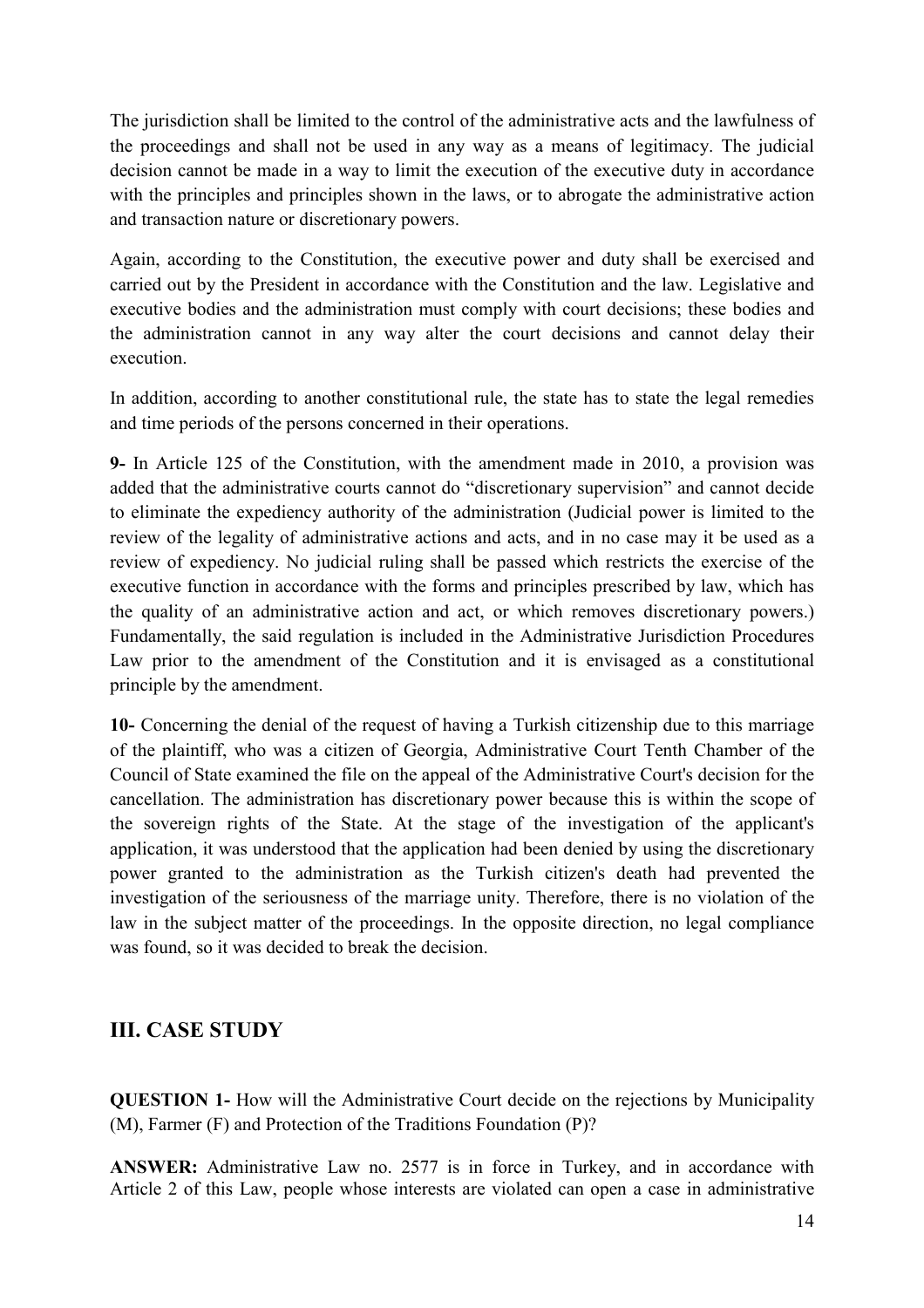jurisdiction with the request of the cancellation of administrative operations. The concept of a violation of interest is broadly interpreted in cases related to issues the public interest, such as the protection of the environment, historical and cultural values with the administrative jurisprudence. However, considering some recent decisions of the Sixth Chamber of the Council of State, in the event of evaluating the construction subject to the construction permission subject to conflict as a construction not important as to impact the majortiy of the people living in the district, it may be decided that P does not have legal, personal or current interest. Accordingly, in a case that can be opened by M, F and P for cancellation of the construction permission as per Article 7 of the Law no.2577 in 60 days following the notification of the proceeding; the essence of the situation can be evaluated for M and F and the eligibility to open a case will be considered for P's situation.

In this context, assuming that there is no contradiction to law in terms of procedures and authorization, in Turkey the decision is generally given by evaluating the expert report prepared by conducting exploration and expert examination in such cases and by taking into account the relevant judicial case laws. The zoning plans that are in effect in the subject area of the construction are the main basis of the judicial review and the court is requested to evaluate whether the construction permission is suitable for the plans. Furthermore, it is thought that the effect of construction on breeding of red kite should also be investigated. It is foreseen that there should be experts in expert committee such as architect, civil engineer, environmental engineer, city planner.

On the other hand, in our country, the authority to grant construction permissions generally belongs to the municipalities and it is clear that the lawfulness of the process will also be examined in this respect. In the case where it is stated that S is not a municipality, it is natural to examine whether S is given by the laws the authority to grant construction permissions.

**QUESTION 2-** How will the Court decide in the case opened by O (Environmental Organization)?

**ANSWER:** The issues related to the "benefits" and "time" outlined in the above answer are also valid for the answer to this question. The Court will firstly assess whether it has an interest in opening the case. It is highly probable that the case will be rejected on the grounds of lack of interest. On the other hand, if it is concluded that there is a license to file a lawsuit, it is necessary to discuss whether the permit was opened from the local newspaper and opened the case within 5 months after the authorization. In accordance with the provisions of the legislation in our country, S does not have to include O in an administrative proceeding process as in this case. (Such a process is foreseen in some exceptional processing processes, for example, for Environmental Impact Assessment.) Probably, if the plaintiff is qualified, the case will be rejected in terms of time-out. On the other hand, in relation to the breeding area of the red rookies, the dispute will be examined in the previous case in accordance with the ex-officio review power specified in the Law No. 2577.

#### **Answer regarding the amendment part:**

As per the Law no. 2577, it is necessary to open a case for each administrative process. The proceeding to be established upon the application by A for his/her wind farm (wind power plant as named in Turkish legislation) must be the subject of another case. Therefore, in order for this transaction to affect the previous case filed with the request of the commercial